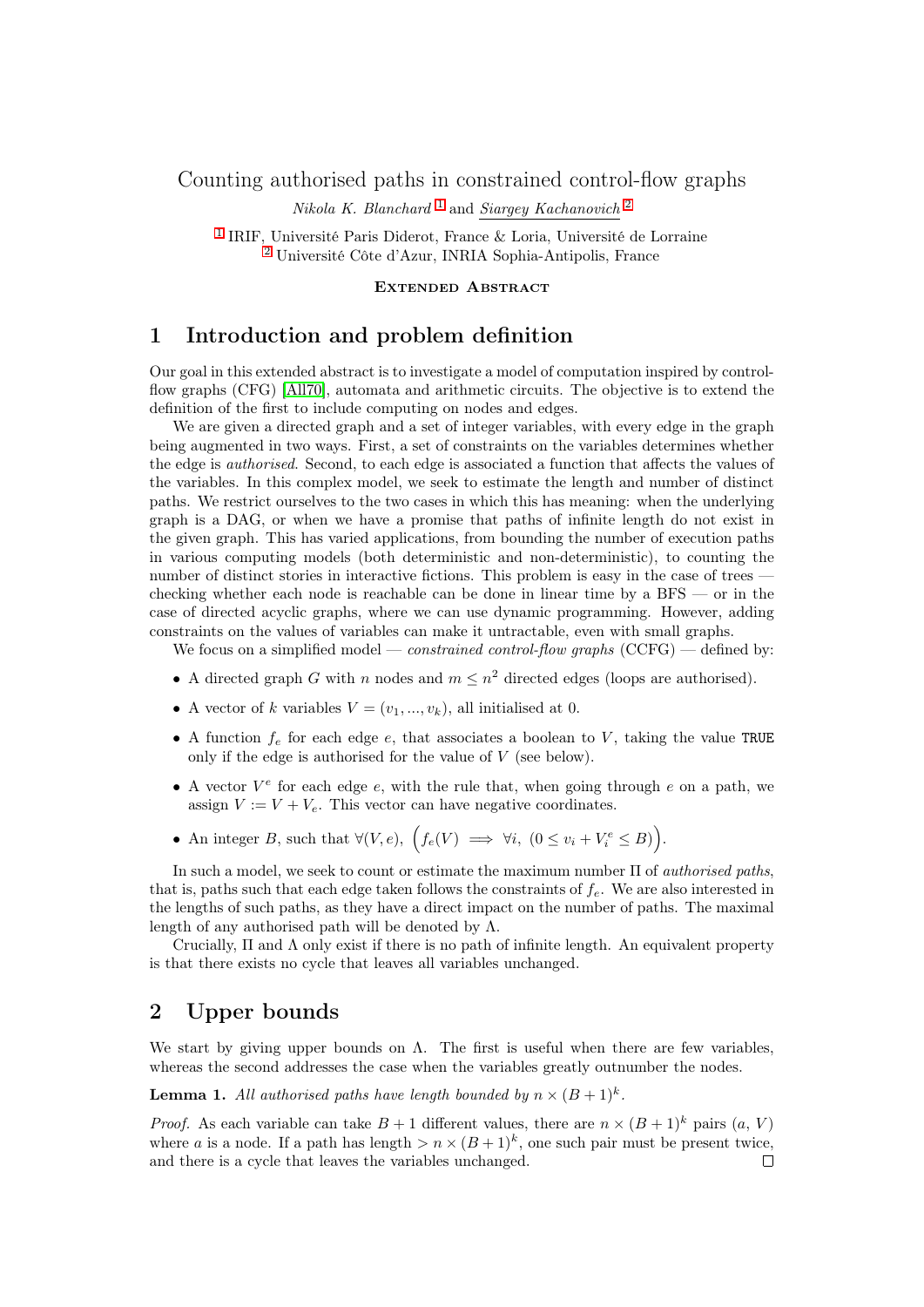We can get an alternative upper bound on  $\Lambda$  in the case of  $m < k$ .

<span id="page-1-0"></span>**Lemma 2.** All authorised paths have length bounded by  $n \times 2^m k^{m/2} \binom{k}{m} B^m$ .

Proof. We will prove the lemma geometrically by a volume argument. All possible values of the vector V are integer grid points inside a k-dimensional cube C of side B. The values  $V_e$ for all edges  $e$  span a linear space L of dimension at most  $m$ . Our goal is to estimate the number of integer grid points N that lie on the intersection  $C \cap L$ . Once we have this number, we can substitute the factor  $B^k$  in Lemma [1](#page-0-2) to find a bound on the length of a path.

For each of the N points on  $C \cap L$ , we construct a ball of radius 1/2. Because these points have integer coordinates, the constructed balls have disjoint interiors. All these balls lie in a tubular neighbourhood (thickening) S of  $C \cap L$  of radius 1/2. With vol $(B_k)$  denoting the volume of a k-dimensional unit ball, we obtain:  $N \times \text{vol}(B_k)(\frac{1}{2})^k \leq \text{vol}(S)$ . The volume of S is given by Weyl's tube formula [\[Wey39\]](#page-3-1):  $vol(S) \in O \left( vol(C \cap L) vol(B_{k-m}) \left(1/2\right)^{k-m} \right)$ . By combining the two formulae, we get:  $N \in O\left(2^m \text{vol}(C \cap L) \frac{\text{vol}(B_{k-m})}{\text{vol}(B_k)}\right)$  $\frac{\operatorname{pl}(B_{k-m})}{\operatorname{vol}(B_k)}\bigg).$ 

Moreover, vol $(C \cap L)$  is upper-bounded by the volume of an m-dimensional ball of radius Moreover, vol( $C \cap L$ ) is upper-bounded by the volume of an m-dimensional ball of radius<br>the diagonal of the cube C. This volume is  $vol(B_m)(\sqrt{k}B)^m$ . The volume of a k-dimensional unit ball is given by [\[OLBC10\]](#page-3-2): vol $(B_k) \sim \left(\frac{2\pi e}{k}\right)^{k/2}$ . We therefore have:

$$
N \in O\left(2^m k^{m/2} B^m \frac{\text{vol}(B_m)\text{vol}(B_{k-m})}{\text{vol}(B_k)}\right) \subseteq O\left(2^m k^{m/2} B^m \binom{k}{m}\right).
$$

We can derive an easy bound on Π from Lemma [2.](#page-1-0)

Corollary 3. We have:

$$
\Pi \in n^{O\left(2^m k^{m/2} \binom{k}{m} B^m\right)}.
$$

*Proof.* The number of ways to compose a path of length  $\Lambda$  from n nodes is  $n^{\Lambda}$ . We substitute Λ by the upper bound from Lemma [2.](#page-1-0)  $\Box$ 

Remark 4. For some types of graphs, the upper bound on  $\Pi$  is much smaller. For example, the number of paths in a DAG with no variables is upper-bounded by  $2^{n-1} - 1$ . This bound comes from the complete graph on  $n$  nodes oriented in a non-cyclic manner.

#### 3 Lower bounds

We now give constructive lower bounds of the maximum  $\Lambda$  and  $\Pi$  for fixed k or n, in two cases corresponding to Lemmas [1](#page-0-2) and [2.](#page-1-0) Before this, we start by an introductory example on multigraphs.

Multigraph example. If we allow multigraphs, we have a matching bound for Lemma [1.](#page-0-2) Consider a single node with k loop edges  $e_1, \ldots, e_k$ . To each edge  $e_i$  we assign a vector  $V^i = (-B, \ldots, -B, 1, 0, \ldots, 0)$ , with 1 at the *i*-th place. Each path corresponds to the iterative incrementation of a counter in base  $B + 1$ , from 0 to  $(B + 1)^{k} - 1$ . We can also add a path of length  $n-1$  that ends in node n without changing the variables. From node n, all the loops  $V^i$  are replaced by edges towards the first node. This gives:  $\Lambda = n \times (B+1)^k$ .

**Small** k case. If we get back to simple directed graphs — without parallel edges — we have a first lower bound on path length in the case  $k < n$ . We consider a graph  $G_{n,k}$  derived from the previous one, where instead of the edge with vector  $V^i$  going from the *n*-th to the first node, it goes from the *n*-th to the *i*-th node.  $G_{n,k}$  is then composed of a path on *n* nodes that does not affect the variables, and  $k$  edges from node  $n$  to the first  $k$  nodes of the path.

 $\Box$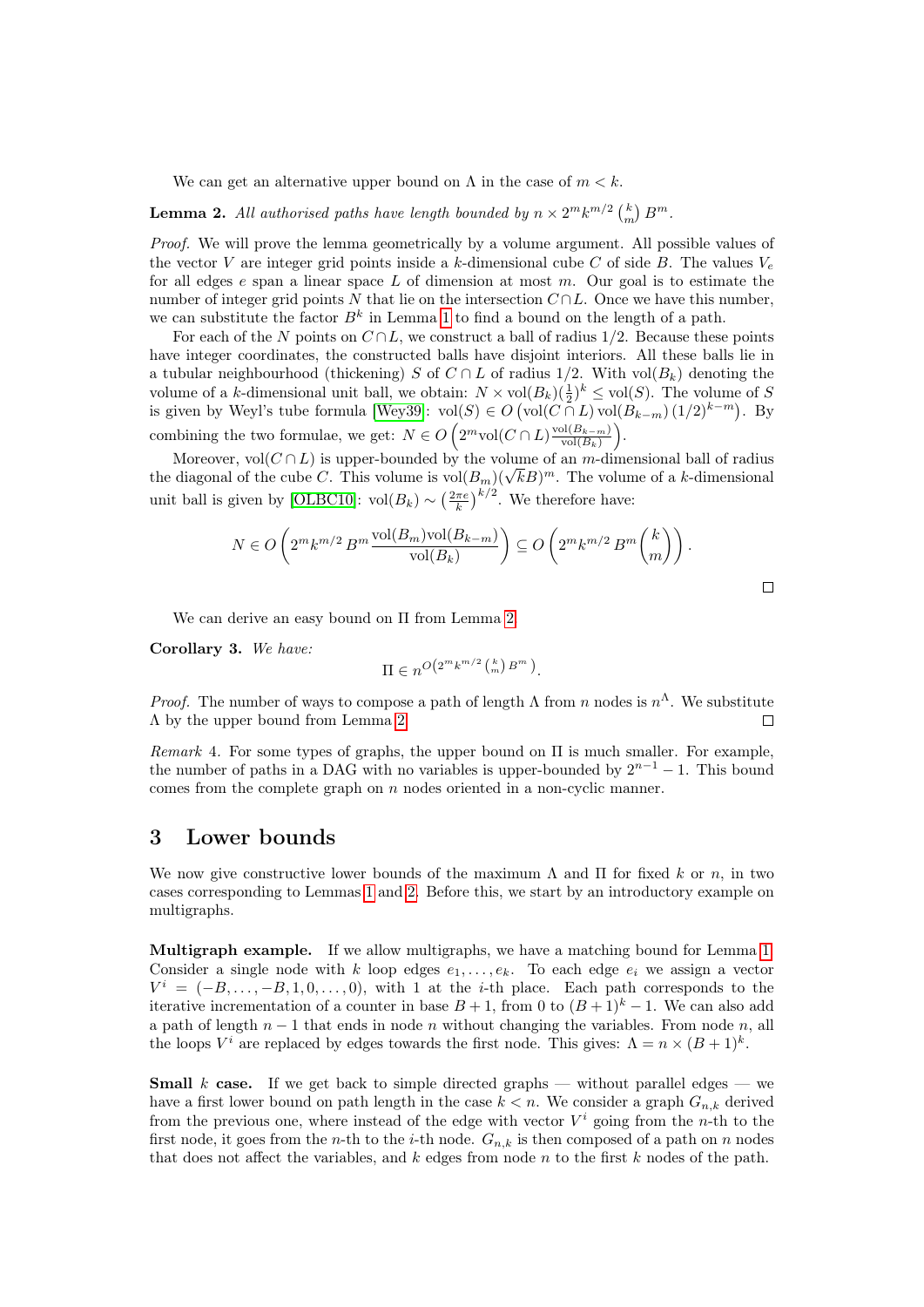As before, the vector V evolves as an incremental integer counter with digits in base  $B+1$  until it reaches the value  $(B, \ldots, B)$ , returns to the last vertex, and stops as no edge is authorised. To increment the digit at a position  $i$ , the path follows the edge from  $n$  to  $i$  and then returns to n by passing through  $i + 1, \ldots, n - 1$ . We now compute the total length of this path. The number of times the path passes through the edge from n to i is  $B(B+1)^{k-i}$ . Afterwards, the path returns to n by following  $n-i$  edges. The length of the path is therefore:

$$
\sum_{i=1}^{k} B(B+1)^{k-i}(n-i+1) = \frac{n(B+1)^{k+1} - (n+1)(B+1)^k - (n-k)B + 1}{B} \in \Theta(n(B+1)^k).
$$

**Small** *n* case. When  $n^2 < k$ , we consider a second kind of graph. This graph consists of a complete graph  $K_{n-1}$  on  $n-1$  nodes — including loops, hence with  $(n-1)^2$  edges and a distinguished node  $n$  connected to all other nodes in both ways. Each edge within the complete subgraph  $K_{n-1}$  has an associated unique vector of type  $(-B, \ldots, -B, 1, 0, \ldots, 0)$ . The edges from n to other nodes are associated to the same vector  $(1, 0, \ldots, 0)$ , while the edges to the node  $n$  are associated to the zero vector.

As was the case in the previous graph, the longest authorised path simulates an incremental integer counter on the vector V. This path starts at the node  $n$ . To increment the units digit, the path follows any edge from n to a node in  $K_{n-1}$ . If the next incrementation is in the digits of some position  $i > 1$ , then the chosen node is such that there is an outgoing edge associated to a vector  $(-B, \ldots, -B, 1, 0, \ldots, 0)$  with 1 at the *i*-th coordinate. In this case, the path follows this edge and returns to n. Otherwise, the path simply returns to n. The length of this path is therefore:

$$
\Lambda = 2B^{(n-1)^2} + B^{(n-1)^2 - 1} = (2B + 1)B^{(n-1)^2 - 1}.
$$

We can also count the number of paths in this graph. For each incrementation of the units digit, the path can pass through any of the nodes in the complete subgraph  $K_{n-1}$  before returning to *n*. We obtain the value of  $\Pi$ :

$$
\Pi = (n-1)^{(B-1)B^{(n-1)^2-1}}.
$$

#### 4 Using Markov chains to bound Π on given graphs

Algorithmically, finding the number of paths or the length of the greatest path in an arbitrary CCFG is a complex computational problem. The simplest way is to run a breadth-first search and count the number of endpoints, but this has a time complexity at least linear in Π. There are many potential practical improvements, such as analysis of DAG components and discarding redundant variables, but this does not help in the general case.

However, there is a way to give lower bounds on arbitrary graphs in practice. Intuitively, we create a Markov chain over the graph, which induces a probability distribution on all authorised paths, and use an estimator from a generalisation of the birthday problem [\[Mas92\]](#page-3-3). authorised paths, and use an estimator from a generalisation of the birthday problem [Mas92].<br>This allows us to get a time complexity in at most  $\sqrt{\Pi}$  if the Markov chain has optimal values.

More formally, we give to each edge e a weight  $w_e$ , and we follow paths by taking a random edge with a distribution that depends on the weights of the authorised edges. Each time we stop (either because we reached a point with no outgoing edge or because the probability of outgoing edges was less than 1), we save that path. We keep drawing paths at random until we get one that we have saved previously. We output the square of the number of paths seen, which serves as an estimator for the total number of paths. For example, in the special case where all  $\Pi$  paths have an equal probability, we know that the expected number of trials  $T$